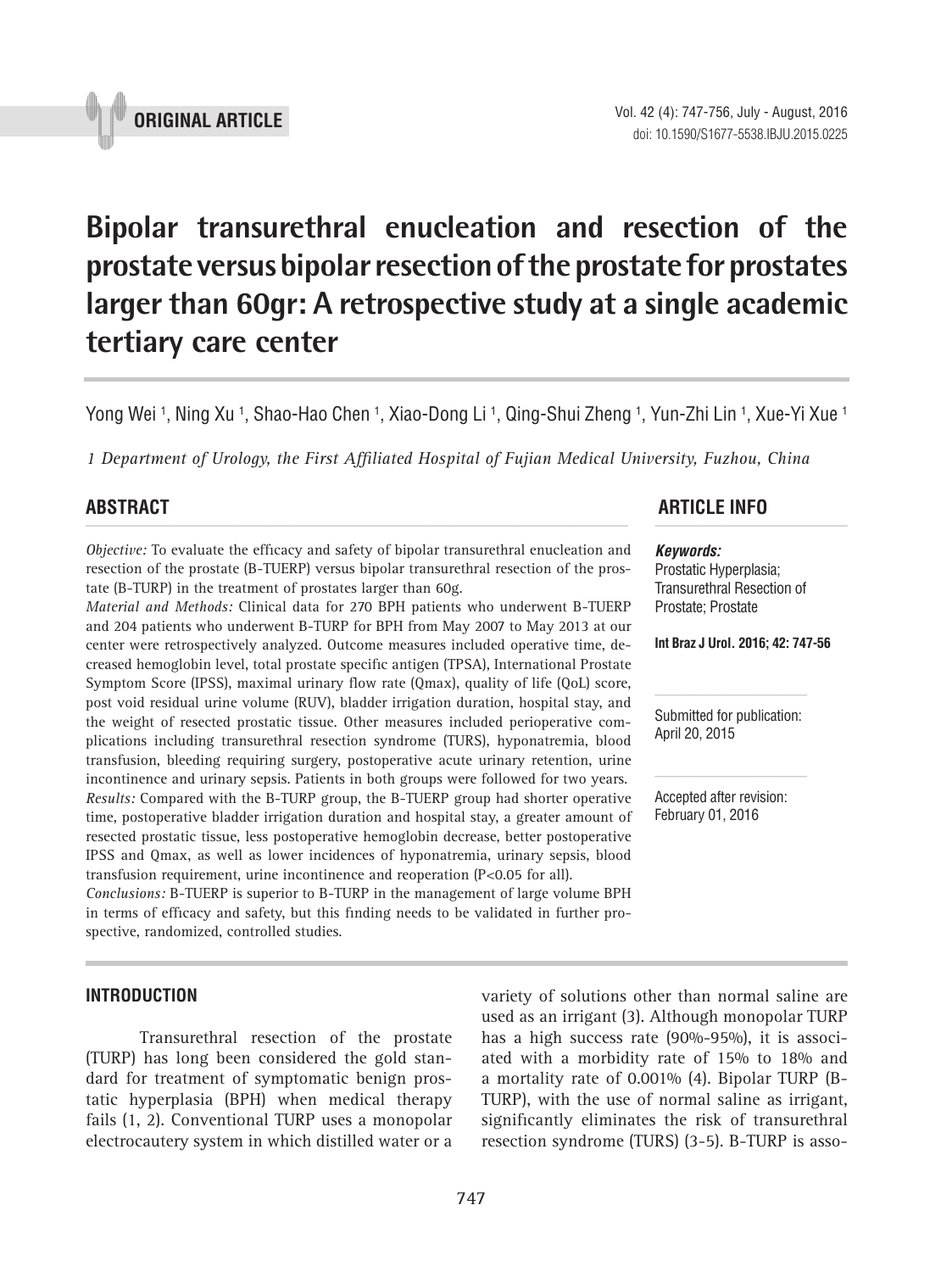ciated with significantly less fluid absorption than monopolar TURP, but the operative duration and the weight of resected prostatic tissue are similar between the two procedures (6). In addition, postoperative bleeding, blood transfusion requirements, early and late complications such as clot retention, urinary retention, bladder neck stenosis and urethral stricture did not significantly differ between the two procedures (7-10). There is still a need to upgrade this technique to improve its efficacy and safety.

Transurethral enucleation and resection of the prostate (TUERP) is a recently developed procedure created by Liu et al. (11), in which the prostate is transurethrally enucleated and resected using a bipolar plasma kinetic resectoscope (12). Studies have suggested that TUERP is a safe and feasible treatment for BPH with few complications (12-15). Although several studies have demonstrated better clinical benefits for TUERP than for other treatments (13, 16), this procedure has not been widely accepted. This study aimed to compare the efficacy and safety of B-TUERP versus B-TURP in the management of prostates larger than 60g.

### **MATERIAL AND METHODS**

### **Patients and study protocol**

The study was approved by the Medical Ethics Committee of the First Affiliated Hospital of Fujian Medical University. All patients provided written informed consent. The clinical data for 298 consecutive patients who underwent B-TUERP and 225 consecutive patients who underwent B-TURP for BPH from May 2007 to May 2013 at our center were retrospectively analyzed. All operations were performed mainly by one surgeon (Xue X-Y), who has more than twenty years of experience with these procedures. The type of operation was selected according to the patient's preference after detailed explanation by the surgeon regarding the procedures, outcomes, and complications of each option. All the patients had histologically proved BPH and only those with prostate volume larger than 60g on transrectal ultrasound were included (9, 17). Any patient with a previous history of prostatic or urethral surgery, urethral stricture, neurovesical dysfunction and/or prostate cancer was excluded. Indications for surgery were a preoperative International Prostate Symptom Score (IPSS)  $\geq$ 12 points, a maximal urinary flow rate (Qmax) <15mL/s, urine retention, upper tract dilatation, renal insufficiency and recurrent urinary tract infection. B-TUERP or B-TURP was done according to patient's preference. Age, IPSS, quality of life (QoL) score, prostate specific antigen (PSA), prostatic volume (PV) and post-void residual urine volume (RUV) were compared preoperatively between the two groups. A total of 474 (90.6%) of 523 patients were followed for two years, and the others were lost to follow-up.

# **Operative techniques**

Both bipolar resection procedures were performed using the Gyrus bipolar plasmakinetic resection system, with the power set at 200W for cutting and at 100W for coagulation. Normal saline was used as irrigant, and the irrigation pressure ranged from 80 to  $100 \text{mH}_2$ O. Cystostomy was not performed in all cases. Under general or spinal anesthesia, the patient was placed in the lithotomy position. A 27-Fr resectoscope was placed in the bladder under video assisted endosurgical system guidance.

B-TURP was performed as previously described (18). Transurethral resection of prostatic hyperplasia tissue was performed along the direction from the mouth of the urethra to the prostate apex and from the urethra to the prostatic capsule.

B-TUERP was conducted also as previously described (12). Briefly, an incision was created close to the verumontanum in order to incise the urethral mucosa deep to the level of the surgical capsule. After dissecting the distal mid lobe and mucosa in a retrograde fashion toward the bladder neck and detaching adenoma of the distal mid lobe from the surgical capsule, the denuded supply vessels and hemorrhage spots on the capsule surface were identified and coagulated to block the lobe blood supply. The bilateral lobes along the surgical capsule were then detached and all supply vessels were coagulated. The adenoma was finally resected. When resec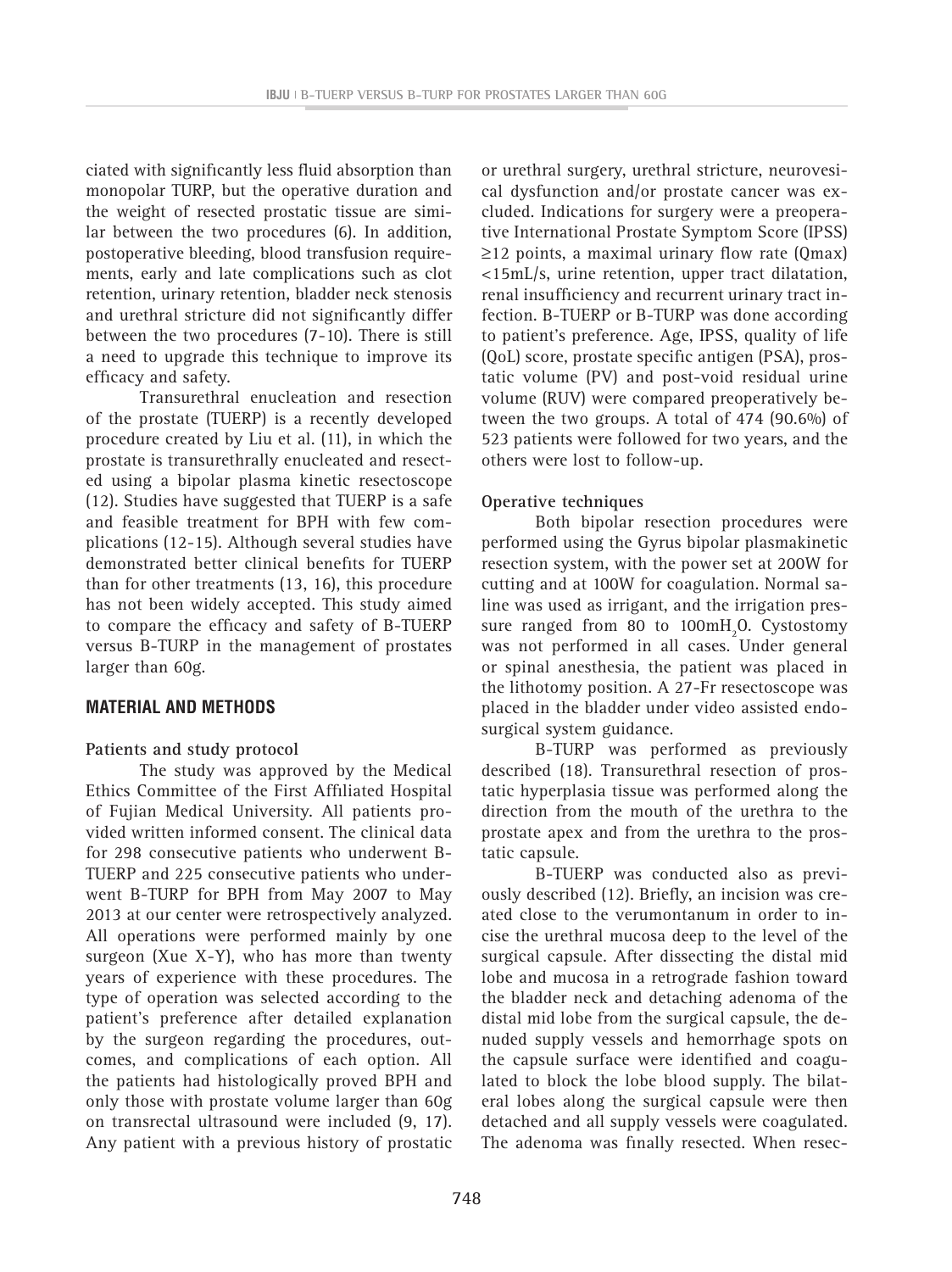tion was completed, all adenoma fragments were extracted using an Ellik evacuator, and a 20-F 3-way Foley catheter was placed and connected to straight drainage until hematuria sufficiently resolved.

#### **Outcome measures**

Operative time, pre-and postoperative hemoglobin levels (on the first postoperative day), weight of resected prostatic tissue, bladder irrigation duration, hospital stay, IPSS, Qmax, QoL score, RUV, and TPSA were calculated. Perioperative complications such as TURS, hyponatremia (at the end of operation, defined as serum sodium less than 135mmol/L), blood transfusion, bleeding requiring surgery to stop bleeding, postoperative acute urinary retention, urine incontinence and urinary sepsis were observed.

#### **Follow-up**

Patients in both groups were followed for two years. One independent investigator performed the follow-up at 1, 6, 12, and 24 months. Postoperative outcome measures, including Qmax, PSA, IPSS, RUV, and QoL score, were recorded at each follow-up visit. Urethral stricture, bladder neck stenosis, urine incontinence and postoperative acute urinary reten-

|  |  |  | Table 1 - Baseline characteristics of the included patients. |  |  |  |
|--|--|--|--------------------------------------------------------------|--|--|--|
|--|--|--|--------------------------------------------------------------|--|--|--|

tion, as well as postoperative recurrence requiring reoperation were also recorded during the follow-up period.

#### **Statistical analysis**

Statistical analyses were performed using Statistical Package for the Social Sciences (SPSS Inc., Chicago, IL, USA). Data following a normal distribution are presented as mean±standard deviation and were compared using the t-test, while data not following a normal distribution are presented as median (range) and were compared using the Wilcoxon rank-sum test for two independent samples. Categorical data (percentages) were compared using the chi-square test or the Fisher's exact probability test. P-values <0.05 were considered statistically significant.

#### **RESULTS**

#### **Baseline patient characteristics**

The baseline characteristics of the included patients are shown in Table-1. There were 270 patients in the B-TUERP group and 204 patients in the B-TURP group. Preoperatively, the two groups had comparable mean age, IPSS, QoL score, TPSA, PV and RUV (P>0.05 for all).

|                          | <b>B-TUERP</b>  | <b>B-TURP</b>   | P                        |  |
|--------------------------|-----------------|-----------------|--------------------------|--|
| No. of cases             | 270             | 204             | $\overline{\phantom{a}}$ |  |
| Age (year)               | $68.0 \pm 8.6$  | $68.4 \pm 7.9$  | 0.588                    |  |
| <b>IPSS</b>              | $25.4 \pm 5.2$  | $25.0 \pm 5.7$  | 0.431                    |  |
| QoL score                | $3.5 \pm 1.4$   | $3.5 \pm 1.6$   | 0.806                    |  |
| Median preoperative TPSA | 3.70            | 3.67            |                          |  |
| (interquartile range)    | $(2.52 - 6.25)$ | $(2.39 - 6.19)$ | $0.748*$                 |  |
| $PV$ (mL)                | $80.1 \pm 11.1$ | $80.7 \pm 12.5$ | 0.578                    |  |
| $Qmax$ (mL/s)            | $5.7 \pm 2.6$   | $5.3 \pm 2.3$   | 0.089                    |  |
| RUV (mL)                 | $140.1 + 43.4$  | $136.5+41.0$    | 0.369                    |  |

**B-TUERP** = bipolar transurethral enucleation and resection of the prostate; **B-TURP** = bipolar transurethral resection of the prostate; **IPSS** = International Prostate Symptom Score; **Qmax** = maximal urinary flow rate; **QoL** = quality of life; **TPSA** = total prostate specific antigen; **PV** = prostatic volume; **RUV** = residual urine volume. \*Mann-Whitney test.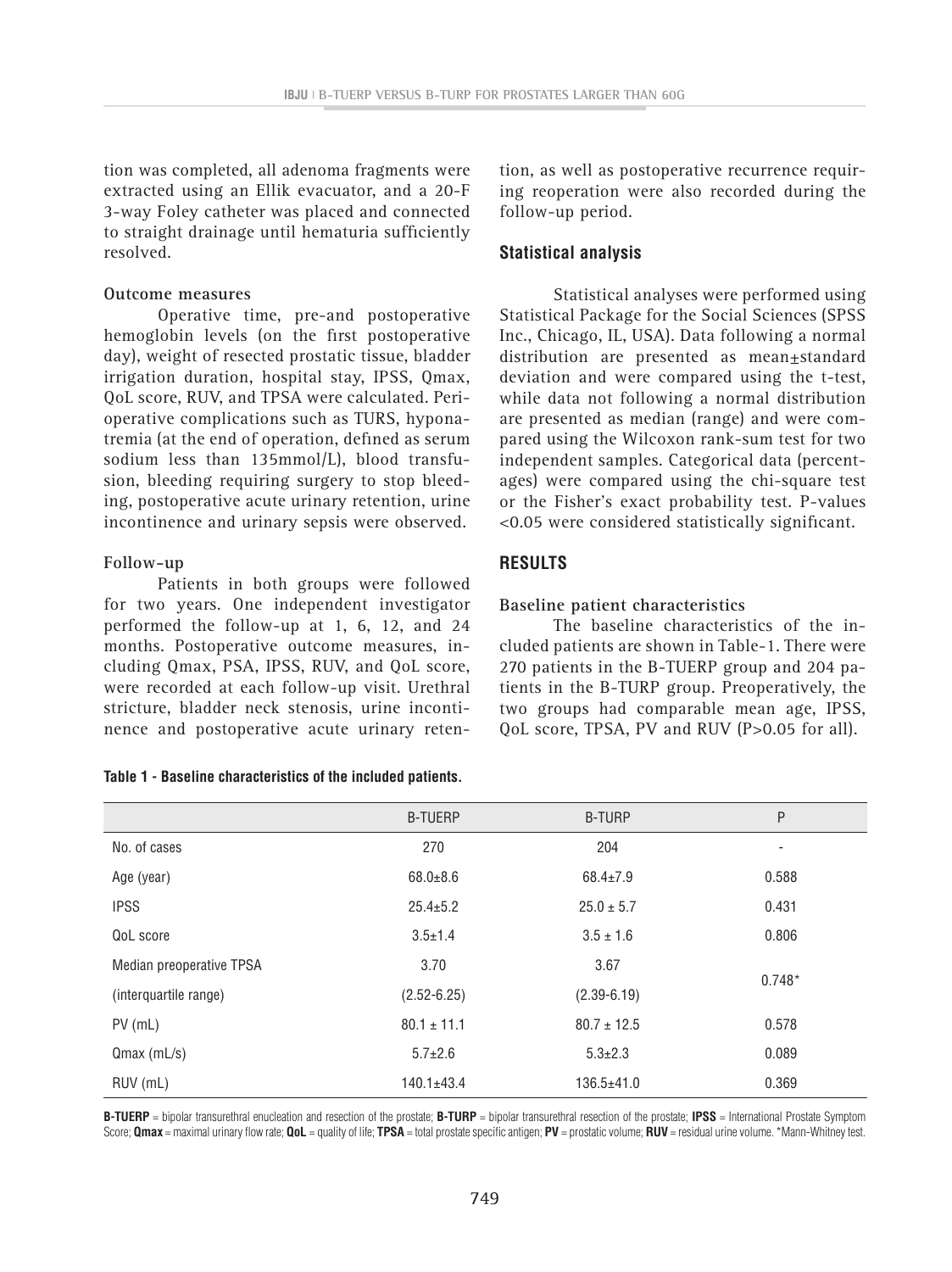#### **Perioperative and postoperative outcomes**

All procedures were successful, and no conversion to open surgery was required. There were no perioperative cardiovascular or cerebrovascular accidents following the two procedures. Perioperative outcomes in the two groups are summarized in Table-2. The B-TUERP procedure required significantly shorter operative time than the B-TURP procedure (P<0.05). Postoperative hemoglobin decrease was more significant in the B-TURP group compared with the B-TUERP group (P<0.05). The weight of resected prostatic tissue was greater in the B-TUERP group (P<0.05). In addition, postoperative bladder irrigation duration and hospital stay were significantly shorter in the B-TUERP group than in the B-TURP group (P<0.05 for both).

in the B-TUERP group (P<0.05). The number of patients requiring blood transfusion was significantly lower in the B-TUERP group than in the B-TURP group (P<0.05). At one month, urinary incontinence rate was significantly lower in the B-TUERP group than in the B-TURP group (P<0.05), but this resolved within three months. However, there were no significant differences in the incidence of urethral stricture, bladder neck stenosis, bleeding requiring surgery or postoperative acute urinary retention.

### **DISCUSSION**

In recent years, B-TURP has been advocated as an alternative to monopolar TURP-the gold standard for the surgical treatment of BPH (19).

|                                               | <b>B-TUERP</b>    | <b>B-TURP</b>     | P          |
|-----------------------------------------------|-------------------|-------------------|------------|
| Operative time (min)                          | $73.37 \pm 19.99$ | $83.77 \pm 20.89$ | < 0.001    |
| Hospital stay (d)                             | 4.0               | 5.0               | $< 0.001*$ |
| (interquartile range)                         | $(4.0 - 5.0)$     | $(5.0 - 6.0)$     |            |
| Decreased hemoglobin (g/L)                    | $1.79 \pm 0.51$   | $2.35 \pm 0.63$   | < 0.001    |
| Postoperative bladder irrigation duration (h) | $32.56 \pm 8.97$  | $58.92 \pm 12.93$ | < 0.001    |
| Weight of resected prostatic tissue (g)       | $43.2 \pm 12.9$   | $40.4 \pm 11.6$   | 0.013      |

**Table 2 - Perioperative outcomes in the two groups.**

**B-TUERP** = bipolar transurethral enucleation and resection of the prostate; **B-TURP** = bipolar transurethral resection of the prostate.\*Mann-Whitney test.

Postoperative QoL score and RUV at all follow-up time points were similar between the two groups (P>0.05 for all), but postoperative IPSS at 1, 6 and 12 months and Qmax at all followup time points were significantly better in the B-TUERP group than in the B-TURP group (P<0.05 for both) (Figures 1-4).

#### **Perioperative and postoperative complications**

Perioperative and postoperative complications in the two groups are presented in Table-3. No TURS occurred in either group. Six patients in the B-TURP group developed hyponatremia, while only two patients developed hyponatremia However, since the B-TURP technique is not substantially different from the monopolar technique and the amount of resected prostatic tissue did not differ significantly between the two procedures, the functional results of B-TURP are similar to those of monopolar TURP (20). A meta-analysis of 16 randomized, controlled-trials involving 1406 patients showed no clinically relevant difference in short-term efficacy between monopolar and B-TURP procedures (21). In contrast, the TUERP technique replicates the open enucleation of prostatic adenomas in an endoscopic fashion and combines the benefits of complete enucleation and a minimally invasive approach to BPH (16), allowing for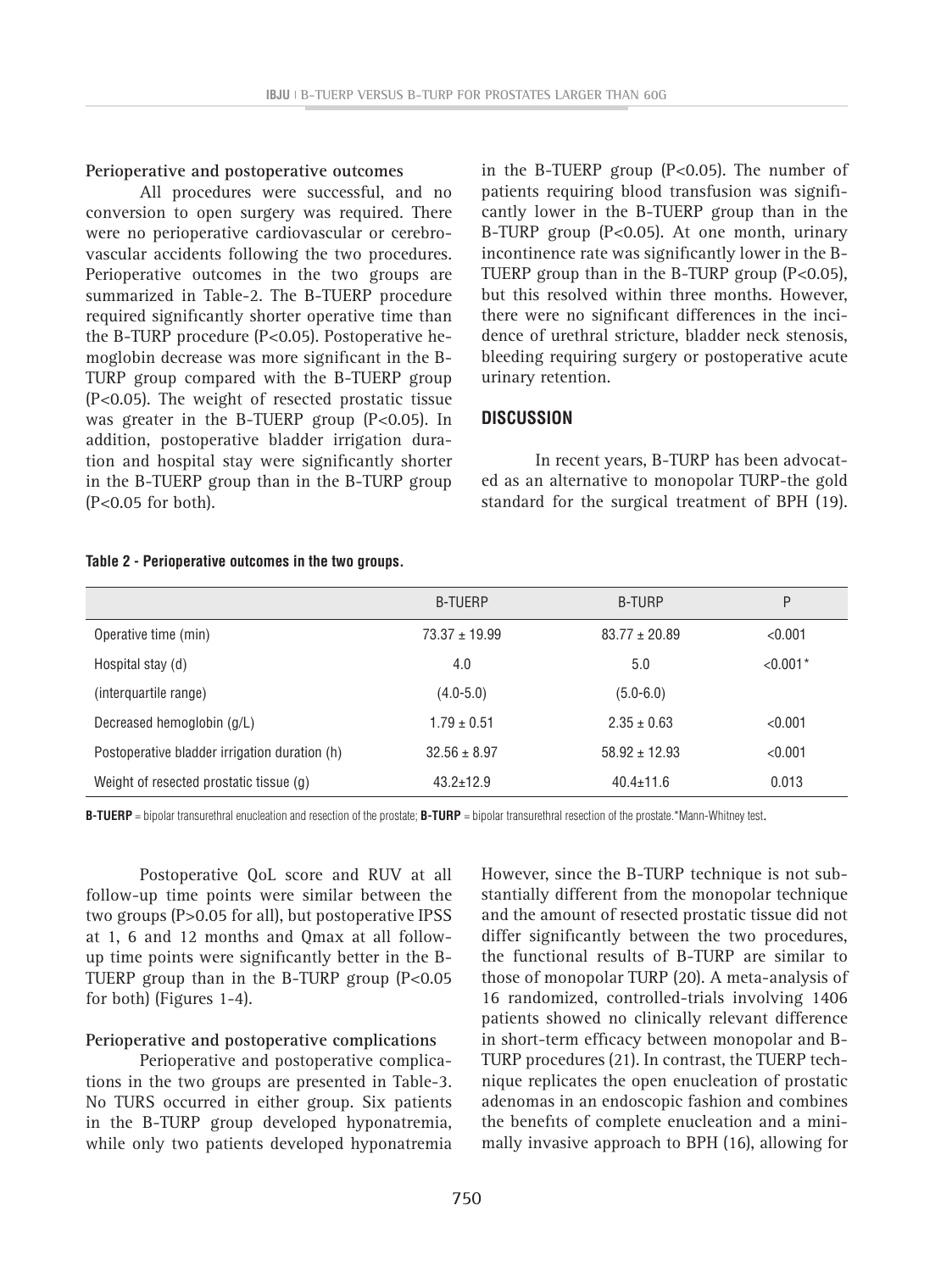



\**P*<0.05,IPSS=Internacional Prostate Symptom Score

**Figure 2 - Mean QoL scores before and after treatment.**



\**P>*0.05, QoL=Quality of Life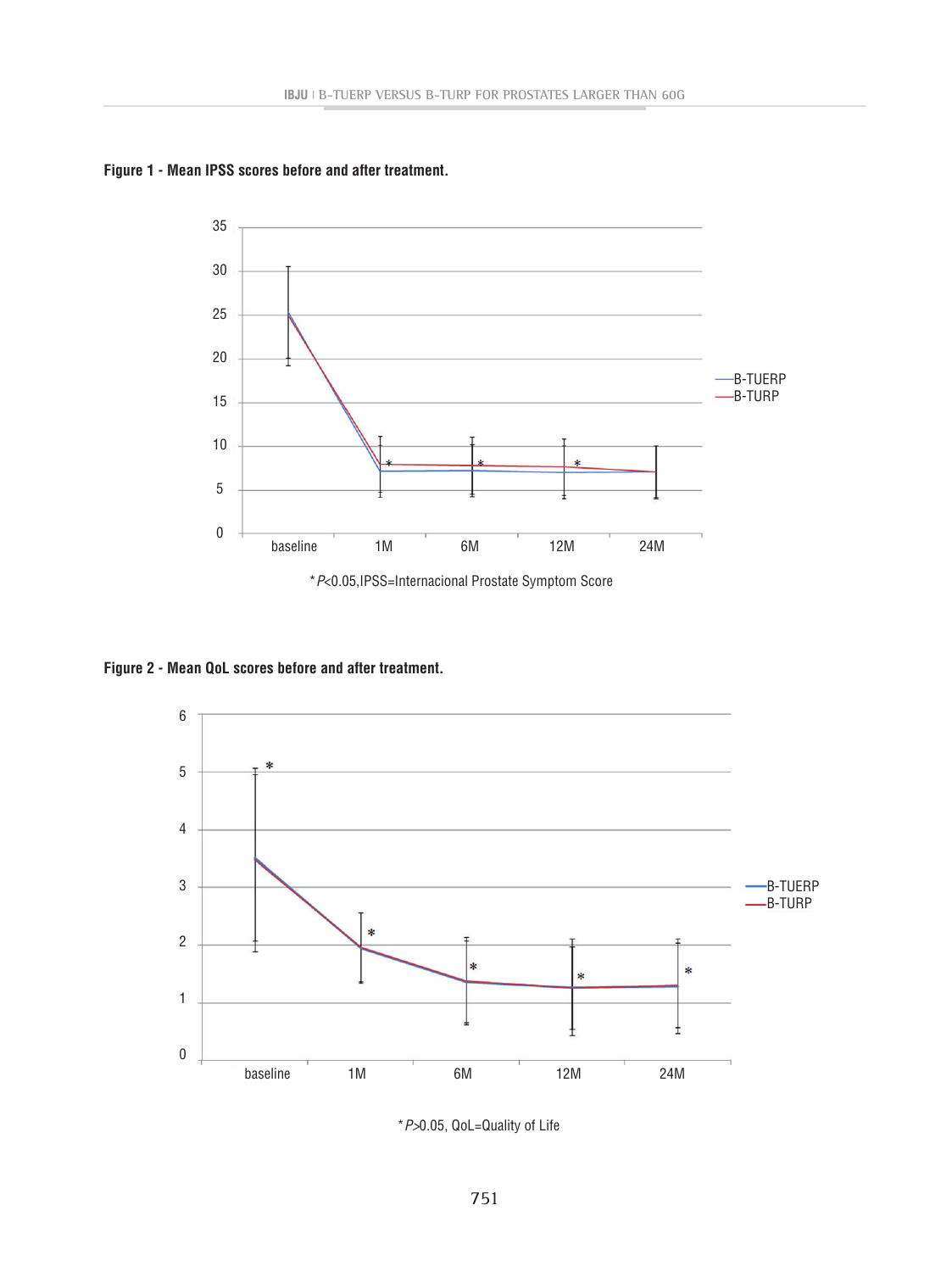

**Figure 3 - Mean Qmax scores before and after treatment.**

**Figure 4 - Mean RUV scores before and after treatment.**



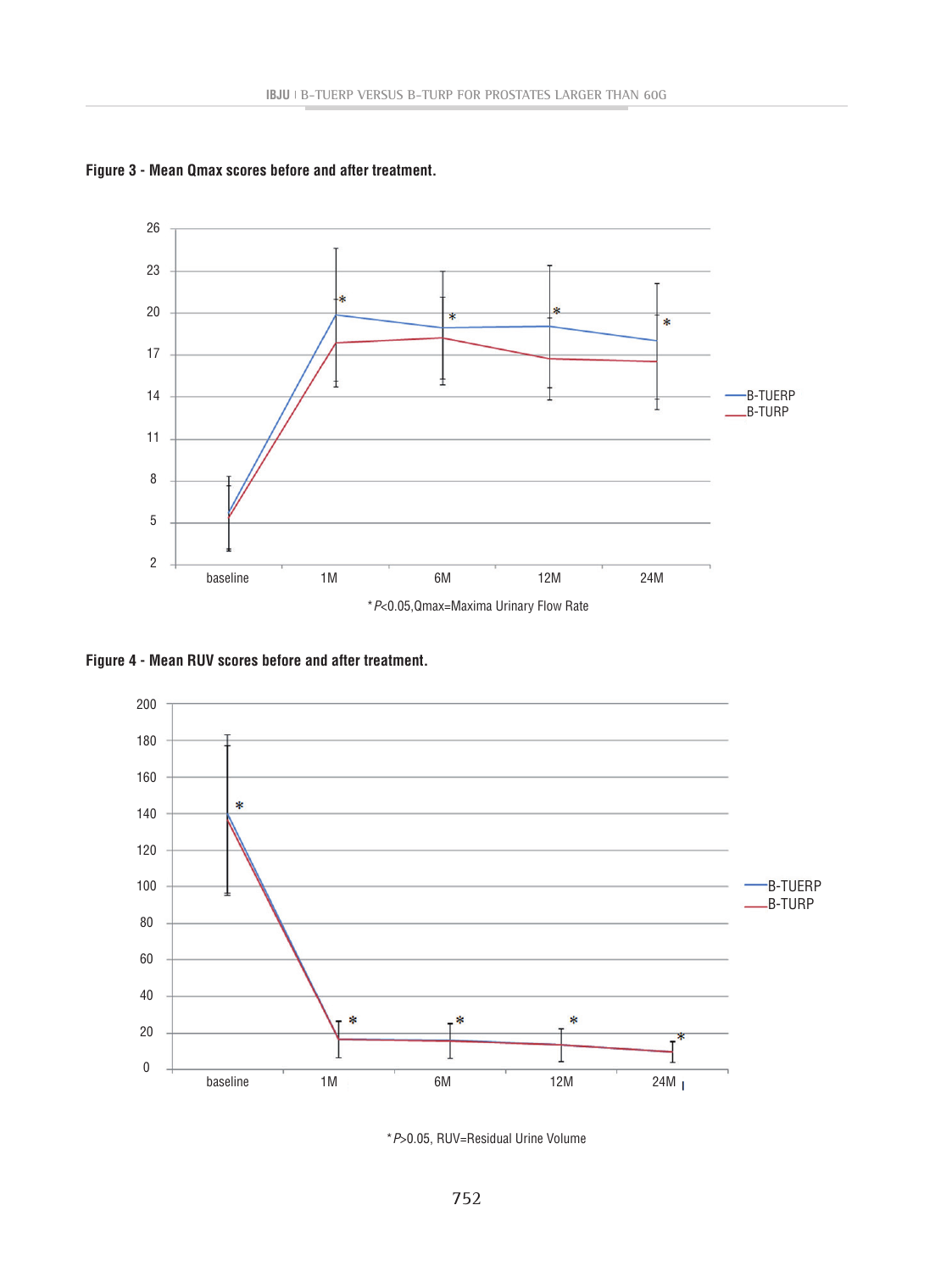| Complications                                         | <b>B-TUERP</b> | <b>B-TURP</b> | P        |
|-------------------------------------------------------|----------------|---------------|----------|
| Grade I, $n\frac{6}{6}$                               | 19 (7.0%)      | 34(16.7%)     | 0.001    |
| Hyponatremia, n(%)                                    | $2(0.7\%)$     | $6(2.9\%)$    | 0.139    |
| Postoperative urinary sepsis, n(%)                    | $0(0\%)$       | $4(2.0\%)$    | $0.071*$ |
| Postoperative acute urinary retention, $n(\%)$        | $2(0.7\%)$     | $2(1.0\%)$    | $1.000*$ |
| Bladder neck stenosis, n(%)                           | $1(0.4\%)$     | $1(0.5\%)$    | $1.000*$ |
| Incontinence at 1 month, $n(\%)$                      | $14(5.0\%)$    | $21(10.3\%)$  | 0.035    |
| Grade II, $n\frac{6}{6}$                              | $0(0\%)$       | $3(1.5\%)$    | $0.079*$ |
| Blood transfusion requirement, n(%)                   | $0(0\%)$       | $3(1.5\%)$    | $0.079*$ |
| Grade III, $n\frac{6}{6}$                             | $0(0\%)$       | $7(3.4\%)$    | $0.003*$ |
| Bleeding requiring surgery, n(%)                      | $0(0\%)$       | $3(1.5\%)$    | $0.079*$ |
| Urethral stricture, n(%)                              | $0(0\%)$       | $1(0.5\%)$    | $0.430*$ |
| Postoperative recurrence requiring reoperation#, n(%) | $0(0\%)$       | $3(1.5\%)$    | $0.079*$ |
| Grade IV, $n\frac{6}{6}$                              | $0(0\%)$       | $0(0\%)$      |          |
| Grade V, $n\frac{6}{6}$                               | $0(0\%)$       | $0(0\%)$      |          |
| Total, $n\llap/$ <sub>0</sub>                         | 19 (7.0%)      | 44(21.6%)     | < 0.001  |

**Table 3 - Complications of B-TUERP and B-TURP classified according to the modified Clavien system.**

**B-TUERP** = bipolar transurethral enucleation and resection of the prostate; **B-TURP** = bipolar transurethral resection of the prostate; **TURS** = transurethral resection syndrome.\*Fisher's exact test; #due to inadequate resection in the first procedure

more complete adenoma removal. We therefore in the present study compared the efficacy and safety of B-TUERP versus B-TURP in the management of prostates larger than 60g. Unsurprisingly, we found that when compared with the B-TURP procedure, B-TUERP was associated with shorter operative time, postoperative bladder irrigation duration and hospital stay. Furthermore, there was a greater weight of resected prostatic tissue, less postoperative hemoglobin decrease, better postoperative IPSS and Qmax, and lower incidences of hyponatremia, urinary sepsis, blood transfusion requirement and reoperation. All these suggest that B-TUERP is safe and feasible in the treatment of prostates larger than 60g.

After the adenoma was detached from the surgical capsule during TUERP, the blood supply to the adenoma was cut off and hemostasis was performed by coagulation under endoscopic monitoring (12). Therefore, the resection of the detached adenoma is virtually bloodless (15). In contrast, during TURP the vessels are repeatedly cut until the surgical capsule is reached (16). Therefore, intraoperative blood loss will be less in the B-TUERP procedure

than in the B-TURP procedure (12, 16). Consistent with this previous observation, we found that postoperative hemoglobin decrease and the numbers of patients requiring blood transfusion and those developing bleeding requiring surgery differed significantly in favor of the TUERP procedure. Due to improved operative field visibility, decreased capsular perforation and more rapid, complete tissue removal (16), the operative time, postoperative bladder irrigation duration and hospital stay were significantly shortened in the TUERP procedure compared with the TURP procedure.

Excessive intraoperative absorption of irrigation fluid may lead to the occurrence of TURS, and the use of saline for irrigation can reduce the fluid absorption-associated morbidity and eliminate the risk of TURS (22, 23). In the current study, no TURS occurred in either the B-TURP group or the B-TUERP group, because both procedures used normal saline as irrigant. However, we found that the incidence of hyponatremia was significantly higher in the B-TURP group than in the B-TUERP group. This discrepancy may be explained by longer operative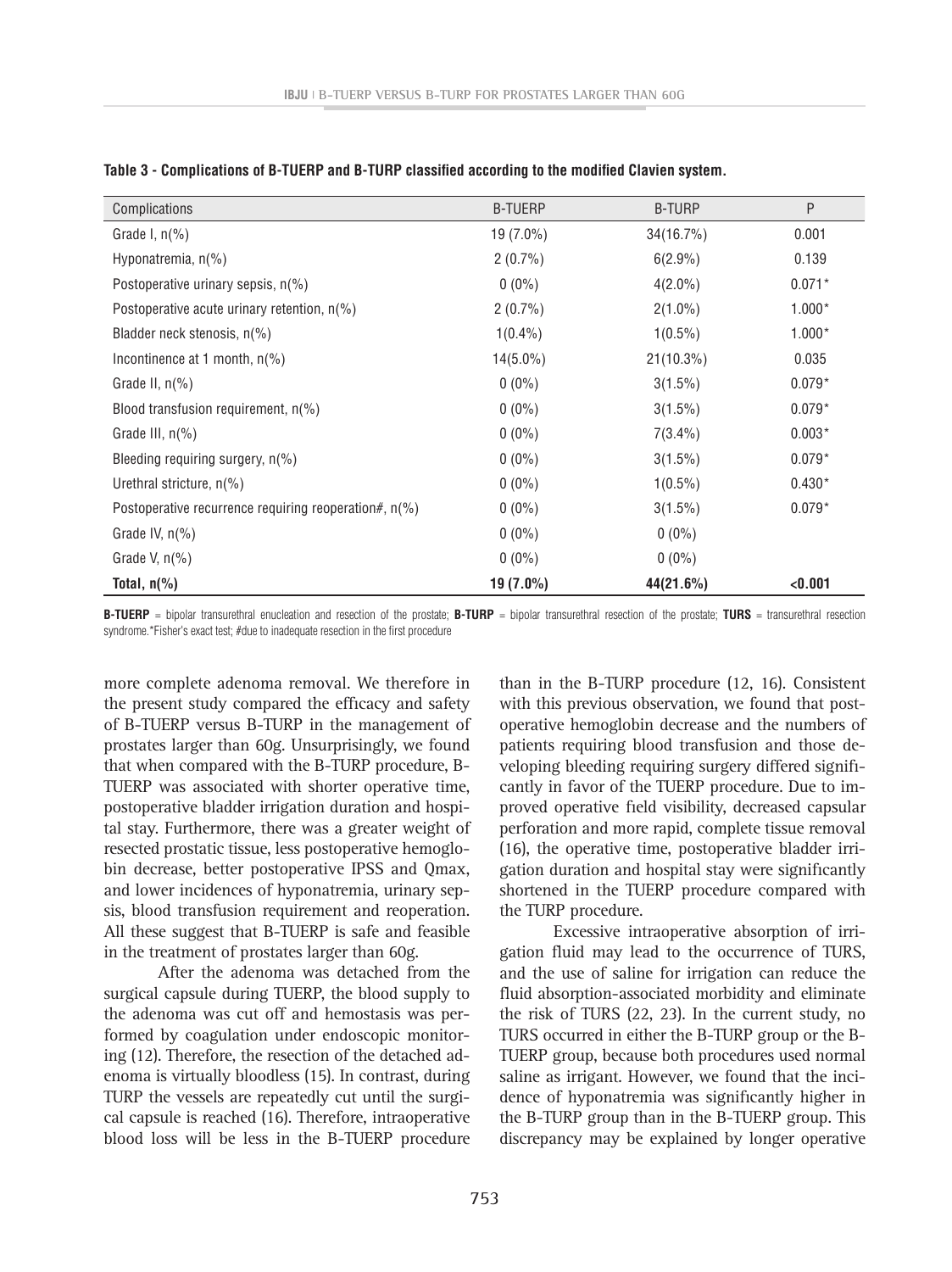time and greater intraoperative blood loss associated with the B-TURP procedure.

Since BPH patients often develop urinary retention and urinary tract infections, bacteria in urine can spread via blood vessels or perforated prostatic capsule and induce urinary sepsis (24). When the adenoma is enucleated during B-TUERP, hemostasis is performed by coagulation. Thus, the chance of prostatic capsular perforation and the incidence of urinary sepsis are greatly reduced. In the present study, four patients in the B-TURP group developed urinary sepsis, whereas no patients in the B-TUERP group developed this complication.

Studies have shown that the incidences of urethral stricture and bladder neck stenosis are not different significantly between the bipolar and monopolar TURP procedures (7). In this study, we found that the incidences of urethral stricture, postoperative acute urinary retention and bladder neck stenosis did not differ significantly between the bipolar TUERP and TURP procedures, suggesting that resection type is not a significant predictor of the risk of these complications.

Ideal TURP should involve accurate, complete removal of the adenoma. However, when performing traditional TURP, it is difficult to accurately judge the boundary between outer and inner glands and the depth of excision. This often results in excessive resection which may induce capsular perforation, or results in insufficient removal of the adenoma (18). Particularly, when the volume of the prostate gland is large, e.g., significantly above the level of the verumontanum, the surgeon often does not cut enough prostatic tissue at the apex due to serious concern about damaging the urethral sphincter and causing incontinence (12). As a result, recurrence often develops. Since the B-TUERP allows the removal of the adenoma accurately and completely (12, 15, 16), there is often little residual hyperplasia tissue. Unsurprisingly, although four patients in the B-TURP group needed reoperation during the 2-year follow-up period, no patients in the B-TUERP group required reoperation because of recurrence.

Our study has several limitations. The nonrandomized retrospective nature of the study is associated with a high risk of bias and may influence the interpretation of our data. In this single-center study, the relatively small sample size and short followup duration might lead to low statistical power and limit the strength of our conclusions. Furthermore, the inability to measure intraoperative blood loss and postoperative PV is another limitation of our study. Due to the resected cavity, the size of the residual adenoma cannot be exactly measured. Larger studies conducted in multiple centers will be required in future to confirm the findings of the present study.

In conclusion, our findings suggest that B-TUERP is superior to B-TURP in the management of prostates larger than 60g in terms of shorter operative time, postoperative bladder irrigation duration and hospital stay. There is also a greater weight of resected prostatic tissue, less postoperative hemoglobin decrease, better postoperative IPSS and Qmax. There are lower incidences of hyponatremia, bleeding, urinary sepsis, blood transfusion requirement, transitory incontinence and reoperation. However, longer-term and larger studies are needed to validate these results.

### **Abbreviations**

**BPH** = benign prostatic hyperplasia

**B-TUERP** = bipolar transurethral enucleation and resection of the prostate

**B-TURP** = bipolar transurethral resection of the prostate

**IPSS** = International Prostate Symptom Score

**PV =** prostatic volume

**Qmax** = maximal urinary flow rate

**QoL** = quality of life

**RUV** = residual urine volume

**TPSA** = total prostate specific antigen

**TUERP** = transurethral enucleation and resection of the prostate

**TURP** = transurethral resection of the prostate

**TURS** = transurethral resection syndrome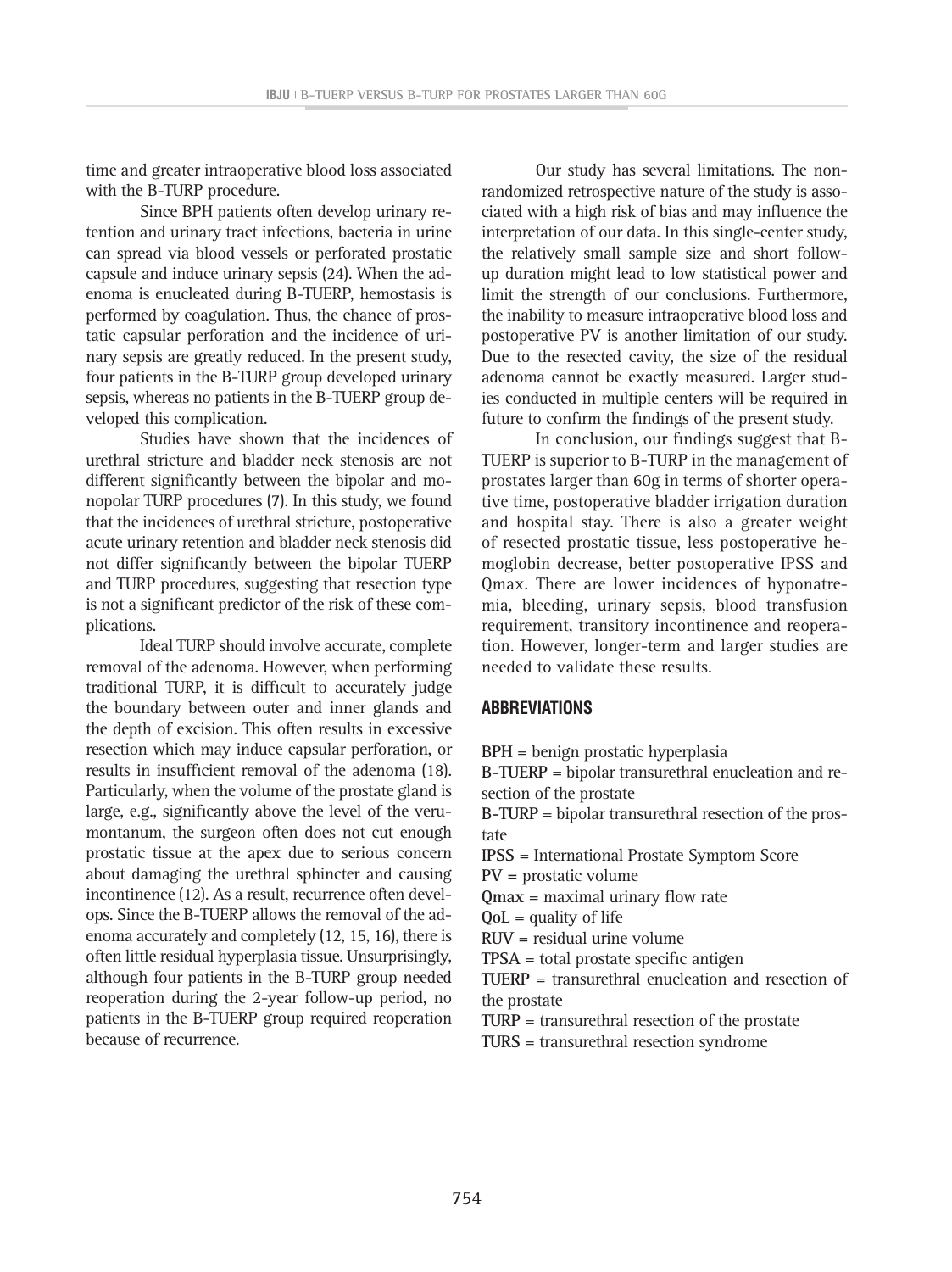# **ACKNOWLEDGEMENTS**

Yong Wei, Ning Xu, Shao-Hao Chen These authors contributed equally to this work.

# **CONFLICT OF INTEREST**

None declared.

# **REFERENCES**

- 1. Geavlete P. Is classical transurethral resection of the prostate, the gold standard endoscopic treatment for benign prostate hyperplasia, in real danger of being replaced? Eur Urol. 2010;58:356-8; discussion 358-9.
- 2. Muslumanoglu AY, Yuruk E, Binbay M, Akman T. Transurethral resection of prostate with plasmakinetic energy: 100 months results of a prospective randomized trial. BJU Int. 2012;110:546-9.
- 3. Singhania P, Nandini D, Sarita F, Hemant P, Hemalata I. Transurethral resection of prostate: a comparison of standard monopolar versus bipolar saline resection. Int Braz J Urol. 2010;36:183-9.
- 4. Gupta NP, Anand A. Comparison of TURP, TUVRP, and HoLEP. Curr Urol Rep. 2009;10:276-8.
- 5. Michielsen DP, Coomans D, Engels B, Braeckman JG. Bipolar versus monopolar technique for palliative transurethral prostate resection. Arch Med Sci. 2010;6:780-6.
- 6. Chen Q, Zhang L, Fan QL, Zhou J, Peng YB, Wang Z. Bipolar transurethral resection in saline vs traditional monopolar resection of the prostate: results of a randomized trial with a 2-year follow-up. BJU Int. 2010;106:1339-43.
- 7. Michielsen DP, Coomans D, Peeters I, Braeckman JG. Conventional monopolar resection or bipolar resection in saline for the management of large (>60 g) benign prostatic hyperplasia: an evaluation of morbidity. Minim Invasive Ther Allied Technol. 2010;19:207-13.
- 8. Engeler DS, Schwab C, Neyer M, Grün T, Reissigl A, Schmid HP. Bipolar versus monopolar TURP: a prospective controlled study at two urology centers. Prostate Cancer Prostatic Dis. 2010;13:285-91.
- 9. Akman T, Binbay M, Tekinarslan E, Tepeler A, Akcay M, Ozgor F, et al. Effects of bipolar and monopolar transurethral resection of the prostate on urinary and erectile function: a prospective randomized comparative study. BJU Int. 2013;111:129-36.
- 10. Mamoulakis C, Schulze M, Skolarikos A, Alivizatos G, Scarpa RM, Rassweiler JJ, et al. Midterm results from an international multicentre randomised controlled trial comparing bipolar with monopolar transurethral resection of the prostate. Eur Urol. 2013;63:667-76.
- 11. Zheng SB, Liu CX, Xu YW. [Application of intracavitary retrograde dissection in transurethral vaporization resection of the prostate]. Di Yi Jun Yi Da Xue Xue Bao. 2005;25:734- 5, 738.
- 12. Liu C, Zheng S, Li H, Xu K. Transurethral enucleation and resection of prostate in patients with benign prostatic hyperplasia by plasma kinetics. J Urol. 2010;184:2440-5.
- 13. Ou R, Deng X, Yang W, Wei X, Chen H, Xie K. Transurethral enucleation and resection of the prostate vs transvesical prostatectomy for prostate volumes >80mL: a prospective randomized study. BJU Int. 2013;112:239-45.
- 14. Neill MG, Gilling PJ, Kennett KM, Frampton CM, Westenberg AM, Fraundorfer MR, et al. Randomized trial comparing holmium laser enucleation of prostate with plasmakinetic enucleation of prostate for treatment of benign prostatic hyperplasia. Urology. 2006;68:1020-4.
- 15. Zhao Z, Zeng G, Zhong W, Mai Z, Zeng S, Tao X. A prospective, randomised trial comparing plasmakinetic enucleation to standard transurethral resection of the prostate for symptomatic benign prostatic hyperplasia: three-year follow-up results. Eur Urol. 2010;58:752-8.
- 16. Zhang KY, Xing JC, Chen BS, Liu CX, Lau HW, Sim HG, et al. Bipolar plasmakinetic transurethral resection of the prostate vs. Transurethral enucleation and resection of the prostate: pre- and postoperative comparisons of parameters used in assessing benign prostatic enlargement. Singapore Med J. 2011;52:747-687514.
- 17. Bhansali M, Patankar S, Dobhada S, Khaladkar S. Management of large (>60 g)prostate gland: PlasmaKinetic Superpulse (bipolar) versus conventional(monopolar) transurethral resection of the prostate. J Endourol. 2009;23:141-5.
- 18. Xie CY, Zhu GB, Wang XH, Liu XB. Five-year follow-up results of a randomized controlled trial comparing bipolar plasmakinetic and monopolar transurethral resection of the prostate. Yonsei Med J. 2012;53:734-41.
- 19. Hueber PA, Al-Asker A, Zorn KC. Monopolar vs. bipolar TURP: assessing their clinical advantages. Can Urol Assoc J. 2011;5:390-1.
- 20. Ho HS, Yip SK, Lim KB, Fook S, Foo KT, Cheng CW. A prospective randomized study comparing monopolar and bipolar transurethral resection of prostate using transurethral resection in saline (TURIS) system. Eur Urol. 2007;52:517-22.